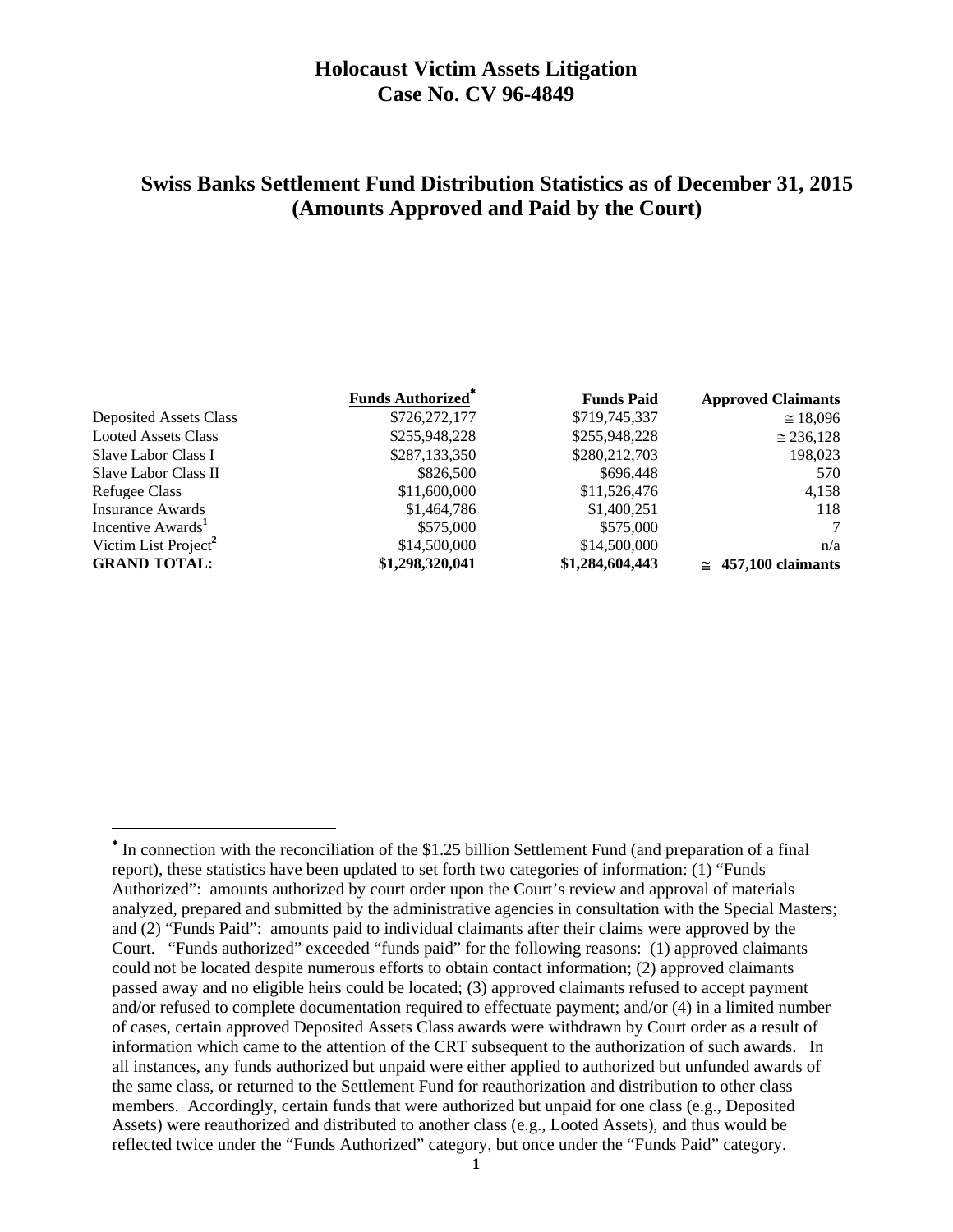### **1. Deposited Assets**

| <b>Funds Authorized:</b>                | \$726,272,177 | <b>Funds Paid:</b>                        | \$719,745,337 | awarded for 18,096<br><b>Holocaust victims or</b><br>heirs <sup>3</sup> |
|-----------------------------------------|---------------|-------------------------------------------|---------------|-------------------------------------------------------------------------|
| $CRT-II4$<br><b>Documented Awards</b>   |               | <b>CRT-II</b><br><b>Documented Awards</b> |               |                                                                         |
| Total Amount:                           | \$618,842,302 | Total Amount:                             | \$615,507,462 | awarded for 5,248<br>Holocaust victims or<br>heirs                      |
| Total Awards:                           | 2,950         | Total Awards:                             | 2,950         |                                                                         |
| <b>Total Accounts Awarded:</b>          | 4,716         | <b>Total Accounts Awarded:</b>            | 4,716         |                                                                         |
| Average Award:                          | $$185,263^5$  | Average Award:                            | \$184,130     |                                                                         |
| Average Account:                        | \$116,602     | Average Account:                          | \$115,889     |                                                                         |
| <b>Plausible Undocumented</b><br>Awards |               | <b>Plausible Undocumented</b><br>Awards   |               | awarded for 12,301<br><b>Holocaust victims or</b><br>heirs              |
| Total Amount:                           | \$89,245,382  | <b>Total Amount:</b>                      | \$86,053,382  |                                                                         |
| Total Awards:                           | 12,301        | Total Awards:                             | 12,301        |                                                                         |
| <b>Award Amount:</b>                    | \$7,250       | <b>Award Amount:</b>                      | \$7,250       |                                                                         |
| <b>CRT-I</b>                            |               | <b>CRT-I</b>                              |               |                                                                         |
| Total Amount:                           | \$18,184,493  | Total Amount:                             | \$18,184,493  | awarded for 547                                                         |
|                                         |               |                                           |               | <b>Holocaust victims or</b>                                             |

**heirs** 

| 2. Looted Assets<br>(JDC, Claims Conference<br>and IOM): | \$255,948,228 |                                      |                             | allocated to programs<br>serving 236,128 needy<br>Holocaust victims <sup>6</sup> |
|----------------------------------------------------------|---------------|--------------------------------------|-----------------------------|----------------------------------------------------------------------------------|
|                                                          |               | Jewish:                              | \$230,448,2287              | 162,288 Jewish Holocaust<br>victims assisted                                     |
|                                                          |               | Non-Jewish (10%):                    | \$25,500,000                | 73,840 non- Jewish<br><b>Holocaust</b> victims<br>assisted                       |
|                                                          |               | Of Jewish Allocation:                |                             |                                                                                  |
|                                                          |               | <b>Former Soviet Union</b><br>(75%): | \$172,432,657               |                                                                                  |
|                                                          |               | Rest of World (25%):                 | \$58,015,571                |                                                                                  |
|                                                          |               |                                      | <b>Israel</b><br>$(49.5\%)$ | \$28,723,557                                                                     |
|                                                          |               |                                      | Rest (50.5%)                | \$29,292,014                                                                     |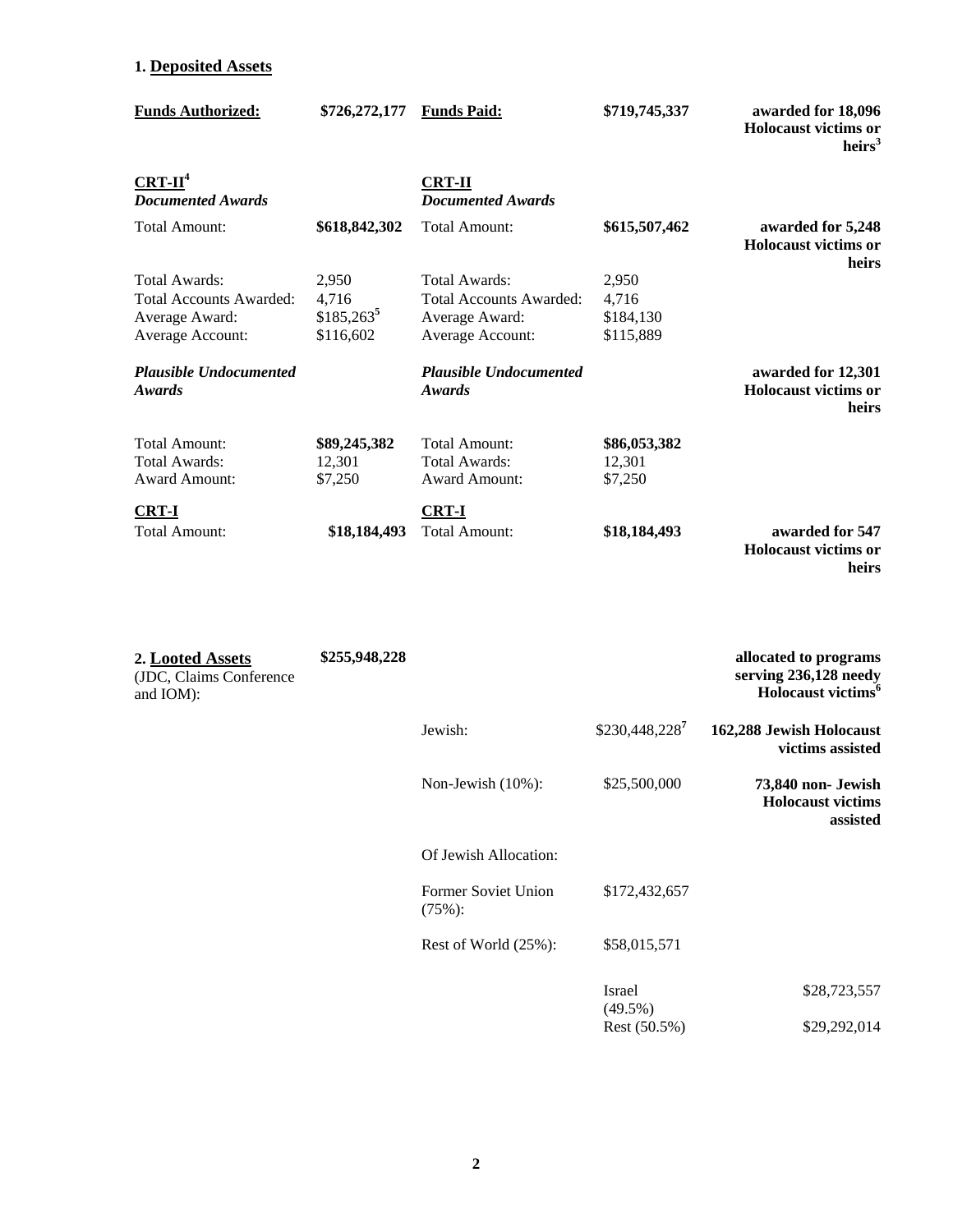#### **3. Slave Labor I (\$1,450 each)**

| <b>Funds Authorized:</b>                                    | \$287,133,350 | <b>Funds Paid:</b>               | \$280,212,703 | awarded for 198,023<br><b>Holocaust victim claims</b><br>approved                                          |
|-------------------------------------------------------------|---------------|----------------------------------|---------------|------------------------------------------------------------------------------------------------------------|
| Claims Conference:                                          |               | \$252,175,300 Claims Conference: | \$249,484,114 | for $173,914$ Jewish<br>Holocaust victim claims<br>approved                                                |
| IOM:                                                        | \$34,958,050  | IOM:                             | \$30,728,589  | for $24,109$ Roma,<br>Jehovah's Witness,<br>Homosexual and Disabled<br>Holocaust victim claims<br>approved |
| <b>Slave Labor II</b><br>4.<br>(\$1,450 each)<br>(IOM only) |               |                                  |               |                                                                                                            |
| <b>Funds Authorized:</b>                                    | \$826,500     | <b>Funds Paid:</b>               | \$696,448     | awarded for 570<br><b>Holocaust victim claims</b><br>approved                                              |

**5. Refugees (\$3,625 or \$725 each)** 

| <b>Funds Authorized:</b>                   | \$11,600,000 | <b>Funds Paid:</b> | \$11,526,476 | awarded for 4,158<br><b>Holocaust victim claims</b><br>approved                                    |
|--------------------------------------------|--------------|--------------------|--------------|----------------------------------------------------------------------------------------------------|
| Claims Conference:                         | \$10,783,650 | Claims Conference: | \$10,743,425 | for 3,923 Jewish Holocaust<br>victim claims approved                                               |
| IOM:                                       | \$816,350    | IOM:               | \$783,051    | for 235 Roma, Jehovah's<br>Witness, Homosexual and<br>Disabled Holocaust victim<br>claims approved |
| <b>Insurance</b><br>6.<br>Awards $(CRT)^8$ |              |                    |              |                                                                                                    |
| <b>Funds Authorized:</b>                   | \$1,464,786  | <b>Funds Paid:</b> | \$1,400,251  | awarded for 118<br><b>Holocaust victim claims</b>                                                  |

**approved**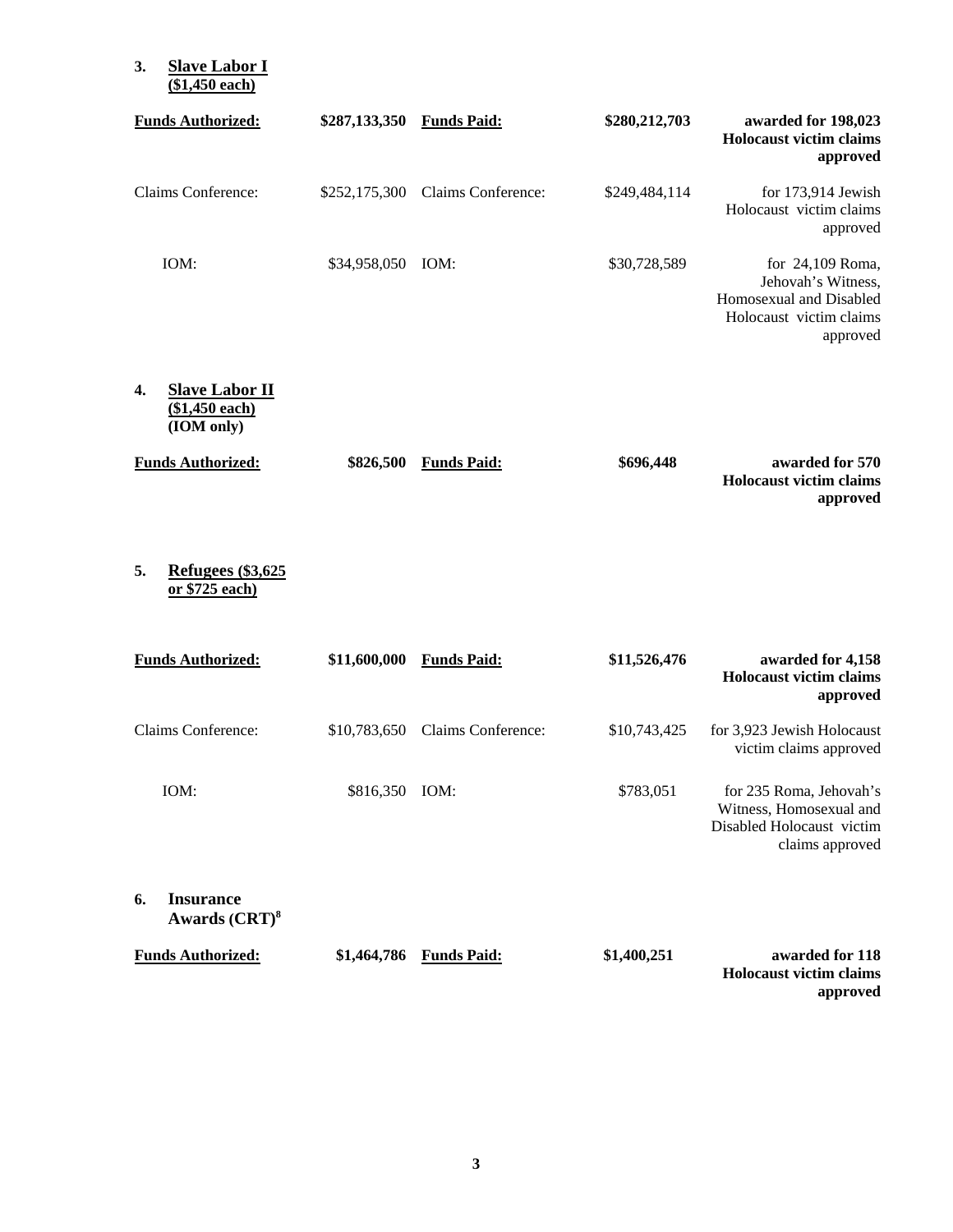**1** \$575,000 in payments were authorized to seven class members whom the Court determined provided "efforts [which] materially aided the plaintiff class." *See, e.g.,* Memorandum & Order, December 4, 2002.

<sup>2</sup> The Court has allocated \$14.5 million to the Victim List Project (approximately 1% of the \$1.284 billion that has been paid out; the latter amount exceeds the \$1.25 billion Settlement Fund).

<sup>3</sup> The total number of approved claimants, 18,096, includes 5,248 claimants and represented parties (i.e., individuals who provided the CRT with Power of Attorney forms authorizing claimants to represent them) approved for awards based upon documentary evidence obtained from Swiss banks and other sources, under the process administered in Zurich by the CRT-II.

Additionally, the total number of approved claimants of Deposited Assets Class payments includes 12,596 claimants approved to receive Deposited Assets Class awards based upon their plausible undocumented claims ("Plausible Undocumented Awards" or "PUAs"), under the CRT-II process administered in New York under the Court's authority. Through continuing analysis of the bank files, documented awards subsequently were located for 295 individuals who had received PUA payments. For these 295 individuals, the PUAs were deducted from the amount of the documented award. Accordingly, the total number of claimants receiving plausible undocumented awards is reflected in these statistics as 12,301 rather than 12,596 because the additional 295 claimants already are included among the 5,248 individuals who received awards based upon bank records or other documentary evidence.

Finally, the total number of approved claimants of Deposited Assets Class payments includes 547 claimants approved under the CRT-I process who were paid by the Settlement Fund pursuant to the terms of the Settlement Agreement.

<sup>4</sup> In addition to awards, at the recommendation of CRT-II, the Court issued an additional 98,819 decisions rejecting claims, consisting of (1) 6,673 denials, (2) 2,288 determinations of inadmissibility, and (3) 89,858 "No Match" Decisions.

 (1) Denials were claims that the CRT determined to be ineligible for awards. There were a variety of bases for such determinations: (a) the claimant's relative and the account owner were not the same individual, based upon information in the bank records and/or other sources ("identity" denials); (b) the available evidence indicated that the account was closed properly and the account owner received the proceeds ("disposition denials"); (c) the claimant was not entitled to the claimed account, whether due to the absence of a family relationship to the account owner or for other reasons ("entitlement" denials); and (d) the name(s) of the relative(s) claimed to have owned Holocaust-era Swiss bank accounts, and the names of account owners made available to the CRT by the Swiss banks or located via other sources, did not match ("no match" denials).

 (2) Inadmissibility decisions were claims that the CRT determined to be ineligible to participate in the Deposited Assets Class process. Under the terms of the Settlement Agreement, only the accounts of "Victims or Targets of Nazi Persecution" were payable from the Settlement Fund (with the exception of Slave Labor Class II, which was open to all Nazi victims). The Settlement Agreement defines "Victims or Targets of Nazi Persecution" as those who were, or were perceived to be, Jewish, Romani, Jehovah's Witness, disabled, or homosexual. Neither the CRT nor the Court had the authority to address Deposited Assets Class claims asserted on behalf of account owners who were not "victims or targets" as defined under the Settlement Agreement.

(3) "No Match" Decisions were issued when the CRT determined that there were no accounts in the Account History Database (AHD) matching to names of account owners that were provided to the CRT by the claimant. The AHD consisted of 36,138 accounts identified during the investigation of Swiss banks by the Independent Committee of Eminent Persons (ICEP or the Volcker Committee) as probably or possibly belonging to victims of Nazi persecution, augmented to 37,954 accounts through information obtained by the CRT from other sources such as archival records. The CRT used advanced name matching systems and computer programs in conducting its matching analysis. The CRT matched not only the names of persons specifically claimed to have owned a Swiss bank account, but the names of other family members identified by the claimant. More than 415,000 such names were provided by claimants and matched to the AHD.

<sup>5</sup> In calculating the average values of documented CRT awards, four awards were excluded (three involving the same account owners) because their size would have skewed the results. These awards related to the three decisions issued in connection with *In re Österreichische Zuckerindustrie AG Syndicate* ("ÖZAG," also known as "Bloch-Bauer") (one decision issued on April 13, 2005 in the amount of \$21,860,325.09, and two decisions issued on December 29, 2006, in the amounts of \$15,688,718.34 and \$9,610,660.66, respectively); and the decision issued in *In re Löw* (\$12,030,605.95). The average values further exclude payments issued pursuant to three agreements approved by the Court: *In re Alfons and Maria Thorsch* (\$3,757,657.19); *In re Accounts of Paul Wittgenstein et al.*  (\$6,063,918.88); and *In re the Assets of Siegfried Budge* (\$4,600,000).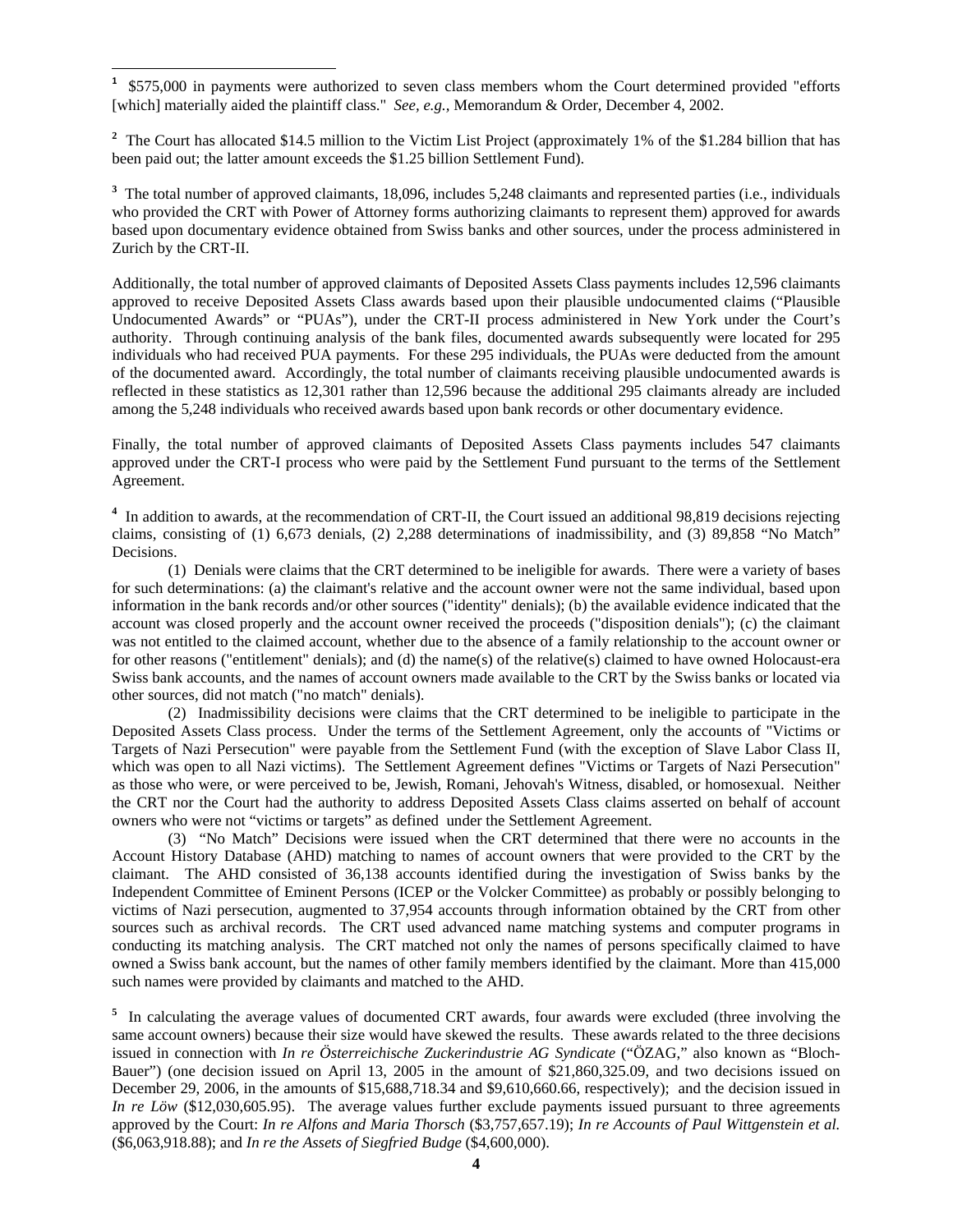<sup>6</sup> Approximately 236,128 surviving Nazi victims have been compensated thus far from the Settlement Fund through programs serving *the* neediest members of the Looted Assets Class. Under the Court's order of May 13, 2013 allocating residual funds, these programs will continue through 2018 and updated information will be provided at a later date. The number of victims compensated through Looted Assets Class programs to date is derived from the following three sources:

<u> 1989 - Johann Stoff, amerikansk politiker (d. 1989)</u>

 (1) An estimated 27,599 Jewish victims were served by programs administered on the Court's behalf by the Conference on Jewish Material Claims Against Germany, Inc. (Claims Conference). See May 11, 2012 Letter of Greg Schneider, Claims Conference Executive Vice President. According to the Letter, "…As opposed to other classes under the Settlement such as Slave Labor Class I and Refugee Class in which a class member is entitled to one payment per lifetime, social services and emergency grants provided under Looted Assets Class may be given multiple times to the same Nazi victim during the [course] of the 10 year funding period. Indeed, many Nazi victims receiving an emergency grant under Looted Assets Class in one year will, in fact, require a second or third grant in the subsequent year(s). Concomitantly, not every Nazi victim will require multiple grants and further new clients are added. The result is that we do not have a cumulative list of the number of Nazi victims who benefited under Looted Assets; rather, annual totals of the number of Nazi victims served. By definition, the total cumulative number served over the ten year period to date must exceed any particular annual number served because, although many of the same Nazi victims are again served in a second year, many new clients are also added. The total number served cannot be lower than the total number of people served in years past; that service, once received, is counted toward the grand total of all people assisted even if they do not receive the same aid in later years. Therefore, surely, the number of Nazi victims aided under Looted Assets via the Claims Conference for the period July 1, 2001-December 31, 2011 exceeds the number of survivors served in a one-year period, namely 27,599."

 (2) The Court's programs on behalf of Jewish Nazi victims in the Former Soviet Union were administered by the American Jewish Joint Distribution Committee (JDC) through its *Hesed* program. Since 2001, an estimated total of at least 134,689 Jewish Nazi victims have been served by the Looted Assets Class program in the FSU. See May 8, 2012 Letter of Herbert Block, Assistant Executive Vice President of the JDC. The total number of Jewish Nazi Victims served by the Looted Assets Class program in the FSU was calculated based on the average number of JDC clients who received services funded by the Swiss Banks Settlement Fund from the period of 2003 through 2005. As the May 8, 2012 Letter explains:

"From the period of July 2001 through December 2011, a total of 209,470 Jewish victims of Nazi persecution received welfare services as clients of the network of Hesed welfare centers in the Former Soviet Union (FSU), administered by the JDC. Some of these clients received services which were funded under the Looted Assets Class of the Swiss Banks Settlement…[F]or each year during the period 2003- 2005, on average 64.3% of Jewish Nazi victims in the FSU received services funded by the Looted Assets Class of the Swiss Banks Settlement. As JDC does not track funding of services for individual clients by funding source across years, based on this average we estimate that the approximate total number of individual clients in the FSU who have been assisted to-date with Court funds to be at least 134,689**<sup>1</sup>** . However, it is likely that, in fact, the number of clients served by Settlement funds is actually somewhat higher than calculated by this statistical averaging method. This is due to the fact that every year that Looted Assets Class services are provided, some number of individuals will be receiving services for the first time, even if the total number of persons served by the program in that year may have decreased. Thus, the cumulative number of persons served will be higher than the number derived by determining the average number of persons served in any given year or period of years. The cumulative number, however, is unavailable for the reasons described above.

**<sup>1</sup>**Each year food packages have been the service provided to the great[est] number of clients and therefore the percentage of clients who received this service was used to calculate the total clients served by Settlement funds. However, as the percentage of clients who received food packages funded by the Settlement decreased in 2006-2011 (as Settlement funds were used more for homecare services), if the 2006-2011 percentages were included in the calculation it would artificially and inaccurately decrease the total number of clients served."

 (3) 73,840 non-Jewish victims (Roma, Jehovah's Witness, disabled and homosexual) were served by programs administered on the Court's behalf by the International Organization for Migration (IOM). See "Final Report on Assistance to Needy, Elderly Survivors of Nazi Persecution Humanitarian and Social Programmes", IOM-HSP 2006.

<sup>7</sup> The Court authorized the allocation of interest income that had accrued on funds transferred to the JDC and the Claims Conference, thereby increasing the amount allocated to Jewish class members by \$948,235. Accordingly, when adding this accrued interest to the principal, the amounts ultimately authorized for and distributed through programs administered by the JDC and the Claims Conference slightly exceeded the sum originally calculated utilizing the 90%/10% allocation between Jewish and non-Jewish class members. It is anticipated that the Court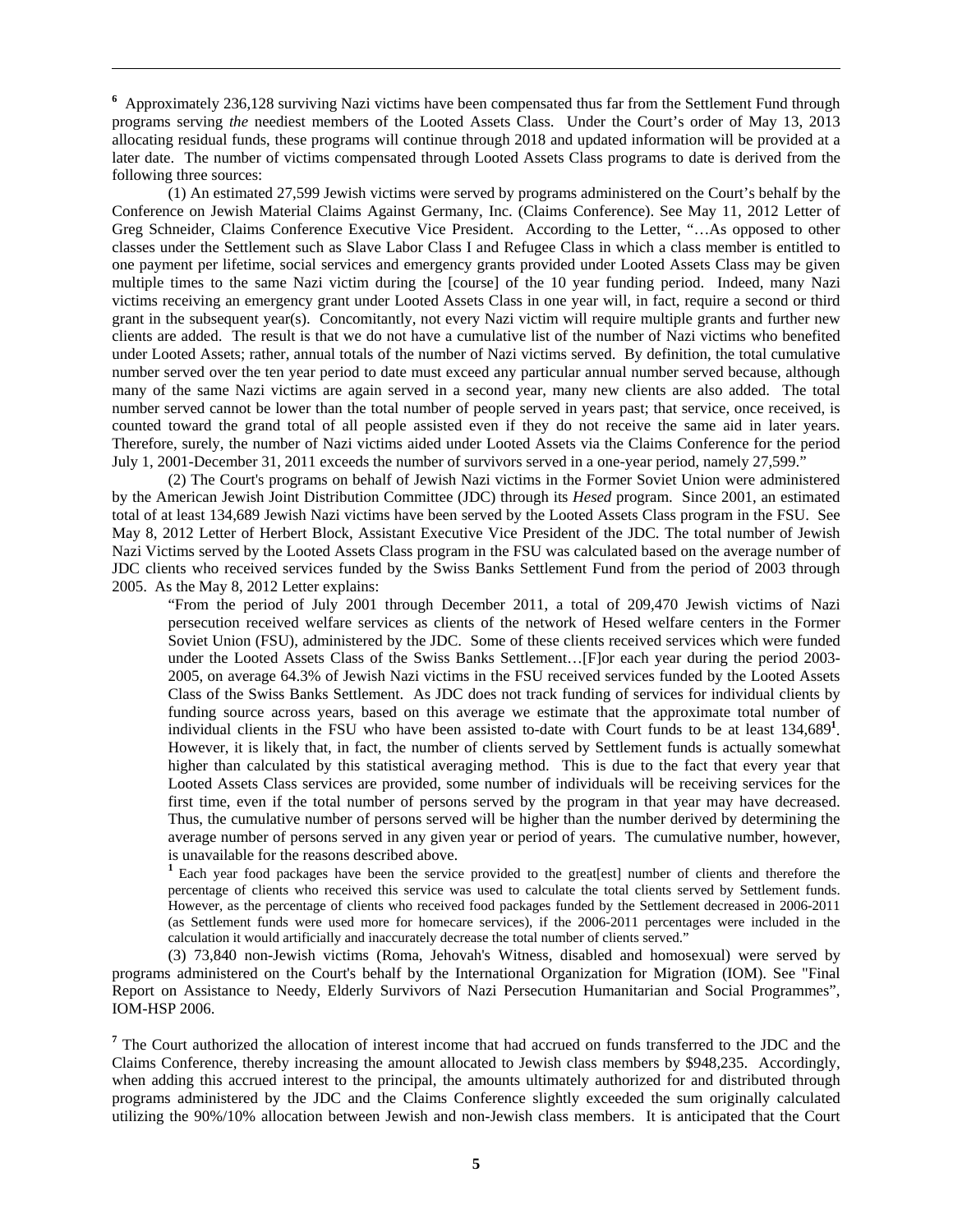<u> 1989 - Johann Stoff, amerikansk politiker (d. 1989)</u> similarly will authorize the IOM to allocate accrued interest to needy survivors in connection with the IOM's disbursement of remaining residual funds.

<sup>8</sup> The Swiss Banks Settlement Insurance Claims Process provided Nazi Victims and their heirs the opportunity to submit claims concerning policies purchased from certain insurance companies (the "Participating Companies") between 1920 and 1945 for review by the Claims Resolution Tribunal operated under the authority of the United States District Court for the Eastern District of New York ("CRT-II"). Under the terms of the Insurance Claims Process, the Settlement Agreement compensated claimants who demonstrated that they were the legitimate owners of or heirs to unpaid insurance policies issued prior to or during the Second World War by the Participating Companies. Claimants also were required to demonstrate that policyholders or policyholders' heirs were Victims or Targets of Nazi Persecution.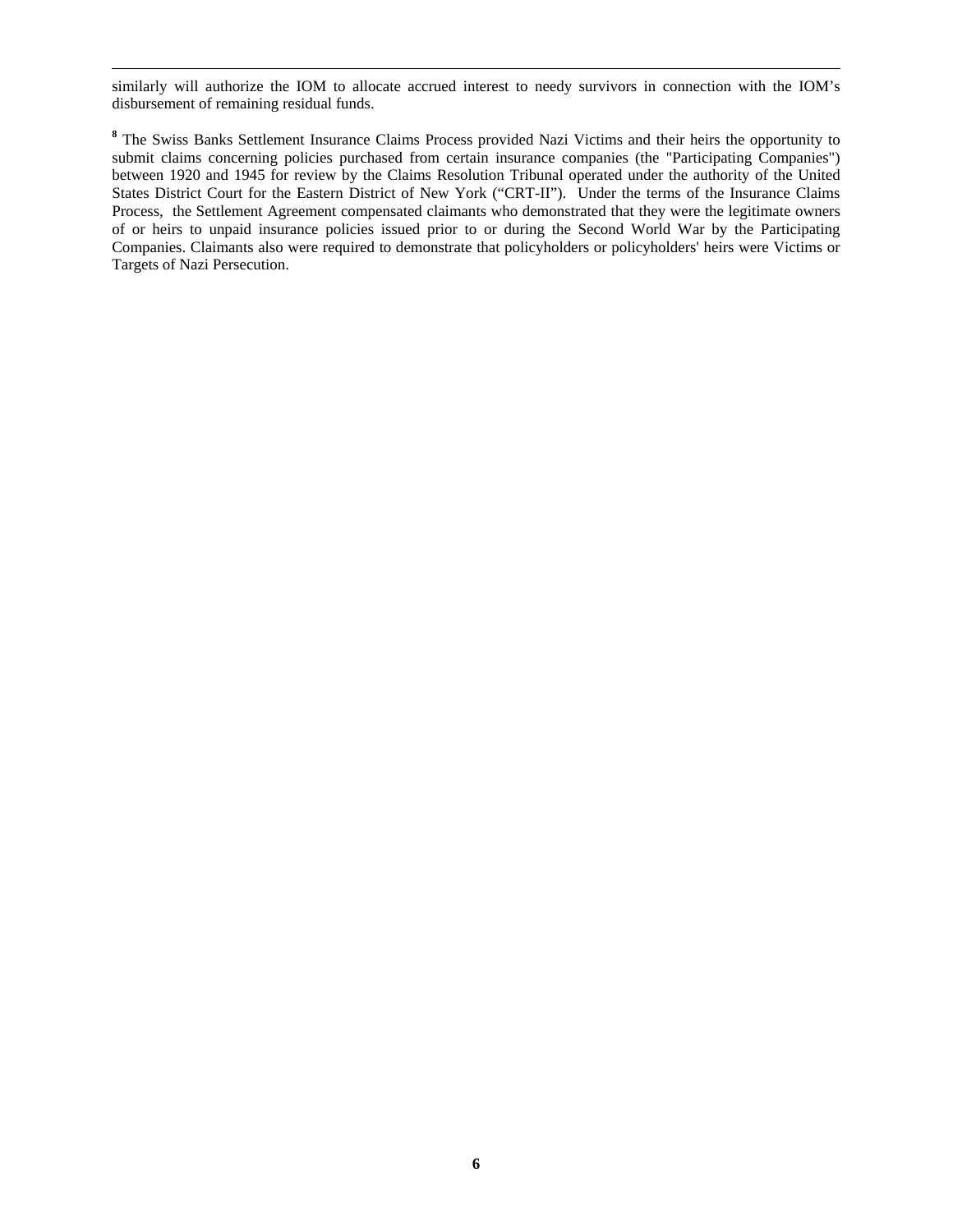#### **SWISS BANKS SETTLEMENT FUNDS DISTRIBUTED OR ALLOCATED TO JEWISH NAZI VICTIMS ONLY AS OF DECEMBER 31, 20151,2**

| <b>Programs</b>                        | <b>Totals</b>   | <b>Israel</b> | U.S.          | <b>FSU</b>    | Other         |
|----------------------------------------|-----------------|---------------|---------------|---------------|---------------|
|                                        |                 |               |               |               |               |
| Slave Labor Class $I^3$                | \$252,197,050   | \$118,976,850 | \$56,783,450  | \$6,504,700   | \$69,932,050  |
| # of beneficiaries                     | 173,929         | 82,053        | 39,161        | 4,486         | 48,229        |
| % of funds                             |                 | 47.2%         | 22.5%         | 2.6%          | 27.7%         |
| % of beneficiaries                     |                 | 47.2%         | 22.5%         | 2.6%          | 27.7%         |
|                                        |                 |               |               |               |               |
| <b>Refugee Class</b>                   | \$10,783,650    | \$2,536,050   | \$4,434,825   | \$11,600      | \$3,801,175   |
| # of beneficiaries                     | 3,923           | 1,079         | 1,430         | 3             | 1,411         |
| % of funds                             |                 | 23.5%         | 41.1%         | $.1\%$        | 35.2%         |
| % of beneficiaries                     |                 | 27.5%         | 36.4%         | $.1\%$        | 36%           |
|                                        |                 |               |               |               |               |
| CRT-II (bank deposits) <sup>4</sup>    | \$708,087,685   | \$80,247,838  | \$327,369,822 | \$826,356     | \$299,643,669 |
| # of beneficiaries                     | 17,549          | 3,741         | 7,548         | 72            | 6,188         |
| % of funds                             |                 | 11.3%         | 46.2%         | $.1\%$        | 42.3%         |
| % of beneficiaries                     |                 | 21.3%         | 43%           | .4%           | 35.3%         |
|                                        |                 |               |               |               |               |
| Looted Assets (allocated) <sup>5</sup> | \$230,448,228   | \$28,723,557  | \$9,234,335   | \$172,432,657 | \$20,057,679  |
| # of beneficiaries                     | 162,288         | 19,028        | 1,653         | 134,689       | 6,918         |
| % of funds                             |                 | 12.5%         | 4%            | 74.8%         | 8.7%          |
| % of beneficiaries                     |                 | 11.7%         | 1%            | 83%           | 4.3%          |
|                                        |                 |               |               |               |               |
| <b>Totals by Region</b>                | \$1,201,516,613 | \$230,484,295 | \$397,822,432 | \$179,775,313 | \$393,434,573 |
| # of beneficiaries                     | 357,689         | 105,901       | 49,792        | 139,250       | 62,746        |
| % of total funds                       |                 | 19.2%         | 33.1%         | 15%           | 32.7%         |
| % of total beneficiaries               |                 | 29.6%         | 13.9%         | 39%           | 17.5%         |

<sup>&</sup>lt;sup>1</sup> This chart provides data concerning distributions or allocations to Jewish Nazi victims through December 31, 2015. For data concerning distributions or allocations to all class members -- Jewish, Roma, Jehovah's Witness, homosexual and disabled -- see chart entitled "Swiss Banks Settlement Fund Distribution